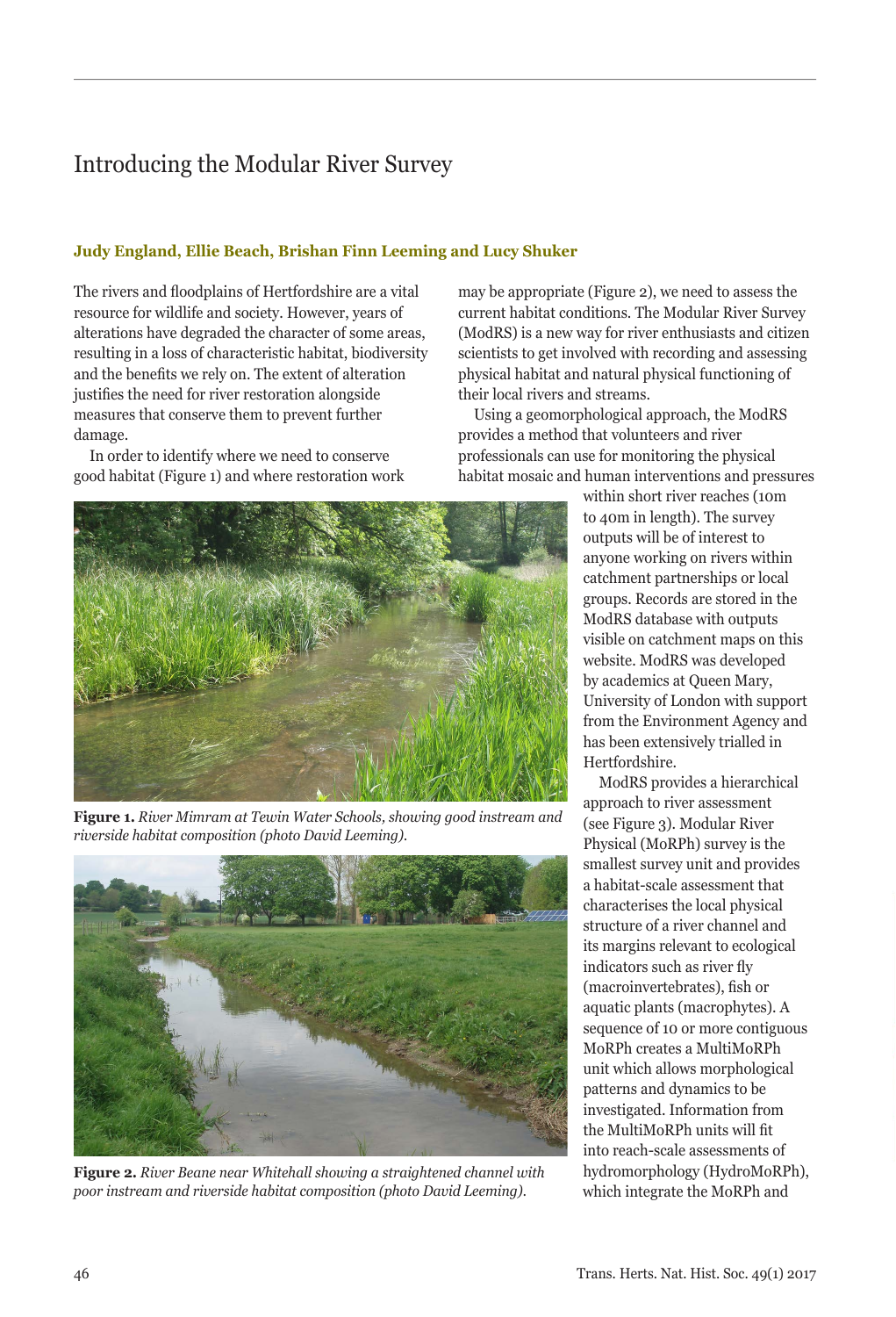

**Figure 3.** *The hierarchy of the Modular River Survey (source: The MoRPh Survey Technical Manual, Gurnell* et al. *2016).*



**Figure 4.** *How to calculate the length of the MoRPh module (Source: The MoRPh Survey Technical Manual, Gurnell* et al*. 2016).*

MultiMoRPh field data into a desk-based historical and contemporary analysis of physical forms, adjustments and processes within the river and its floodplain. HydroMoRPh procedures are still under development.

### **How does MoRPh work?**

The MoRPh survey is applied to river 'modules', which characterize the local physical habitat mosaic and human interventions and pressures. The length of the MoRPh module is scaled to the width of the river channel up to 40m, since it is not suitable for application to larger rivers (Figure 4). The survey module extends 10m back from the bank tops on both sides of the river (Figure 5). By limiting the module length using the channel width, the survey covers a sufficient area to place a biological or water quality monitoring point into its physical habitat context.

To complete the survey the surveyor systematically records general site information (sheet 1), information on the bank tops/ floodplain within 10m of the channel (sheet 2), the bank faces and channel edges (sheet 3), and the channel bed (sheet 4). The broad categories within MoRPh surveys are listed in table 1.

Each of these survey sheets is organised so that physical features



**Figure 5.** *MoRPh survey structure (Source: MoRPh Survey Training Material).*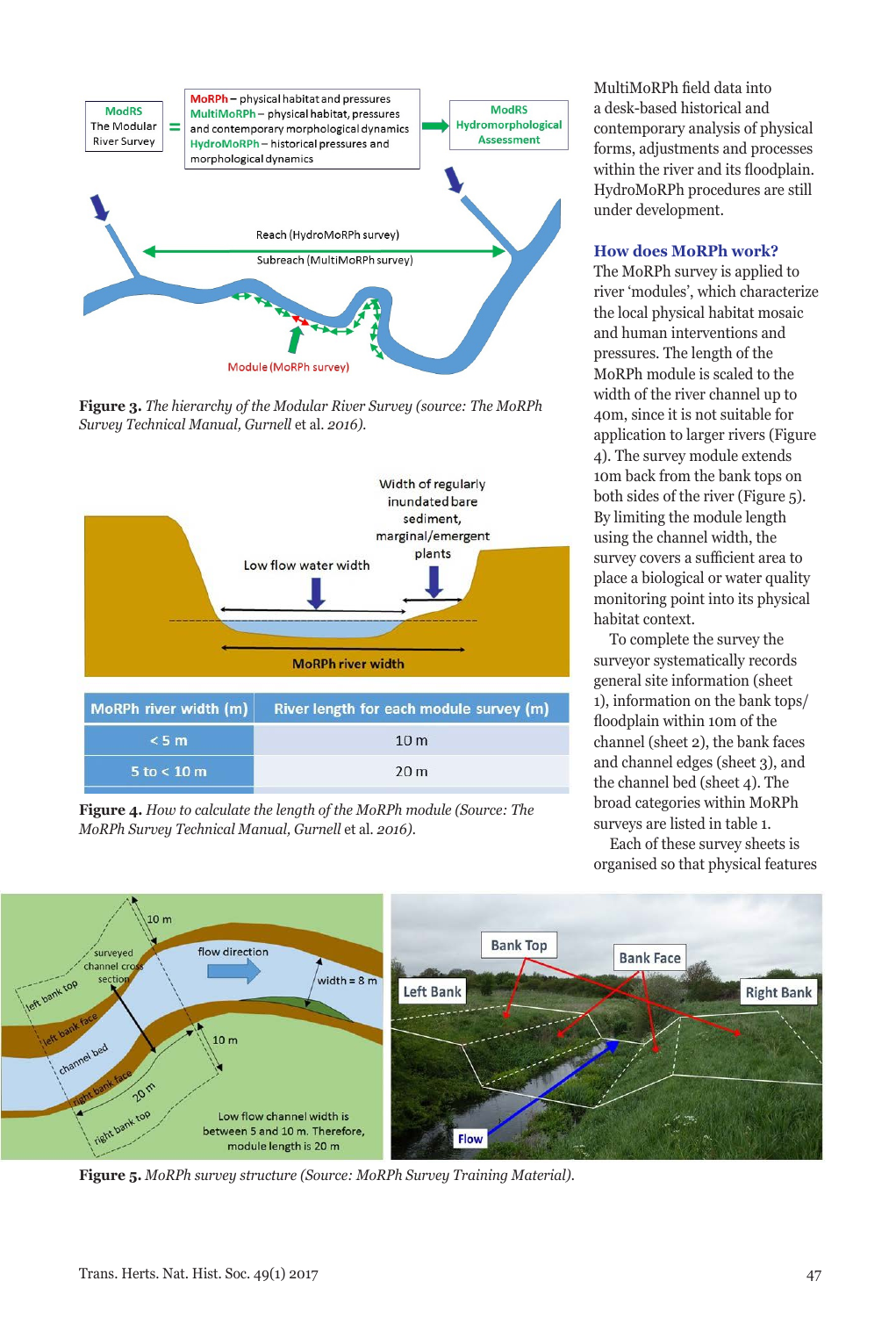**Table 1.** *Broad categories of materials, physical features and vegetation recorded within a MoRPh survey.*

|                             | <b>Materials</b>                                                                                             | <b>Physical features</b>                                                                                                             | Riparian (terrestrial) & aquatic vegetation                                                                                                 |
|-----------------------------|--------------------------------------------------------------------------------------------------------------|--------------------------------------------------------------------------------------------------------------------------------------|---------------------------------------------------------------------------------------------------------------------------------------------|
| Sheet 2<br>Bank top         |                                                                                                              | Water-related features<br>Artificial ground cover                                                                                    | Terrestrial vegetation structure<br>Tree and large wood features<br>Invasive non-native species                                             |
| Sheet 3<br><b>Bank</b> face | Natural materials<br>Reinforcement materials                                                                 | Natural & modified bank profiles<br>Natural physical features of the<br>bank face and channel margin<br>Artificial physical features | Terrestrial vegetation structure<br>Tree and large wood features<br>Aquatic vegetation at the channel margin<br>Invasive non-native species |
| Sheet 4<br>Channel bed      | Channel bed natural<br>materials, including<br>degree of siltation<br>Channel bed<br>reinforcement materials | Natural physical features<br>Water surface flow patterns<br>Artificial physical features                                             | Aquatic vegetation<br>Terrestrial vegetation, and large wood<br>interacting with the wetted channel<br>Invasive non-native species          |

are followed by vegetation properties. Within these categories, natural features are recorded in addition to human-modified ones. The survey sheets provide space for notes to record observations that may help interpret the survey. A code sheet and optional field guide are provided to aid completion of the sheets within the field (Figure 6). The key to recording the information is *'record WHAT YOU SEE not what you know'.* 

MoRPh survey data and accompanying photographs are entered into a database via the Modular River Survey website. Surveyors gain a log-in following completion of one day of training. Through this log-in, all trained MoRPh surveyors can upload survey data to the MoRPh database. The survey data are reviewed for completeness and data quality and either approved

or queried with the surveyor. Surveyors can only edit their own surveys, but they can view or download any of the surveys that have been collected. Once the data have been uploaded, the site maps the raw data with fourteen indices calculated to summarize the flow patterns, sediments, physical habitats, vegetation, human interventions and pressures within each surveyed module (Table 2).

MoRPh indices represent the weighted sum of the abundances and types of groups of surveyed features or characteristics. Each index increases in value with an increase in the magnitude, complexity or severity of the property being indicated, and the potential minimum and maximum values of each index provide a basis for interpreting individual values from particular modules. The MoRPh survey and indices are being trialled



**Codes used during MoRPh surveys:** Bank profile, Water surface flow types, Reinforcement, Land cover, Sediment size

1. General information 2. Bank tops (within 10 m) 3. Bank faces 4. River channel bed

**Figure 6.** *Survey sheets and code sheets (source: MoRPh Survey Training Material).*